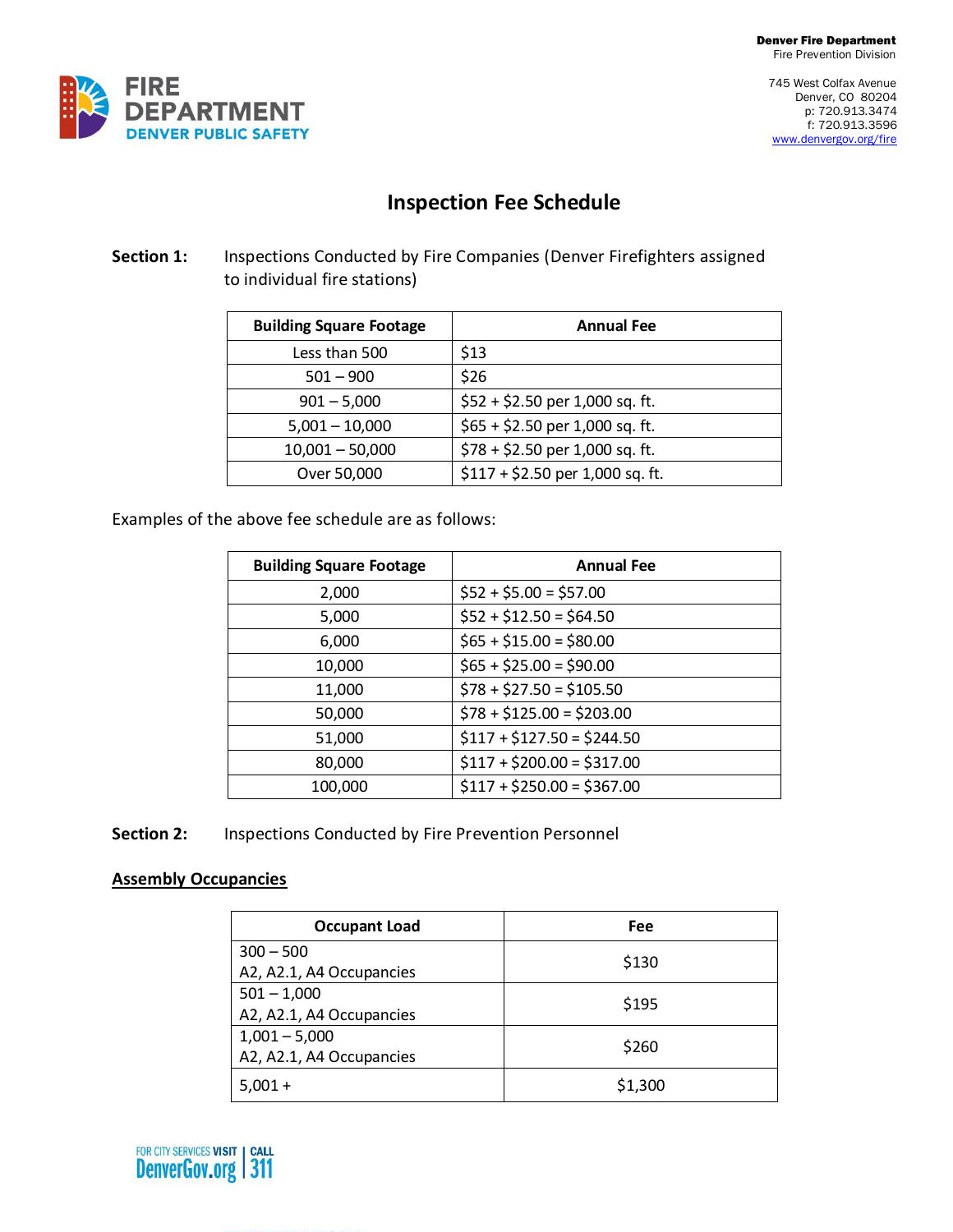### **Denver International Airport**

| <b>Type of Building</b>                        | <b>Fee</b>        |
|------------------------------------------------|-------------------|
| Aircraft hangars:                              |                   |
| Less than 40,000 sq. ft.                       | \$650             |
| 40,001 sq. ft. - 150,000 sq. ft.               | \$1,300           |
| $150,001 + sq.$ ft.                            | \$3,250           |
| All Other Buildings:                           |                   |
| Less than 5,000 sq. ft.                        | \$65              |
| 5,001 - 10,000 sq. ft.                         | \$130             |
| 10,001 - 50,000 sq. ft.                        | \$195             |
| Over 50,000 sq. ft.                            | \$260             |
| <b>Concessions in Terminal and Concourses:</b> |                   |
| Less than 900 sq. ft.                          | \$16.25 per space |
| 901 - 5,000 sq. ft                             | \$65              |

### **Factories/Warehouse**

| <b>Square Footage</b> | Fee      |
|-----------------------|----------|
| $0 - 2,500$           | \$81.25  |
| $2,501 - 10,000$      | \$113.75 |
| $10,001 - 50,000$     | \$162.50 |
| Over 50,000           | \$325.00 |

## **Hazardous Materials Facilities**

| <b>Square Footage</b> | Fee      |
|-----------------------|----------|
| $0 - 2,500$           | \$81.25  |
| $2,501 - 10,000$      | \$130.00 |
| $10,001 - 50,000$     | \$260.00 |
| $50,001 - 100,000$    | \$390.00 |
| $100,001 +$           | \$650.00 |

#### **Health Care**

| <b>Type of Occupancy</b>     | Fee     |
|------------------------------|---------|
| <b>Assisted Living Homes</b> | \$65    |
| <b>Group Homes</b>           | \$65    |
| Day Care                     | \$65    |
| <b>Nursing Homes</b>         | \$195   |
| <b>Hospitals</b>             | \$2,600 |